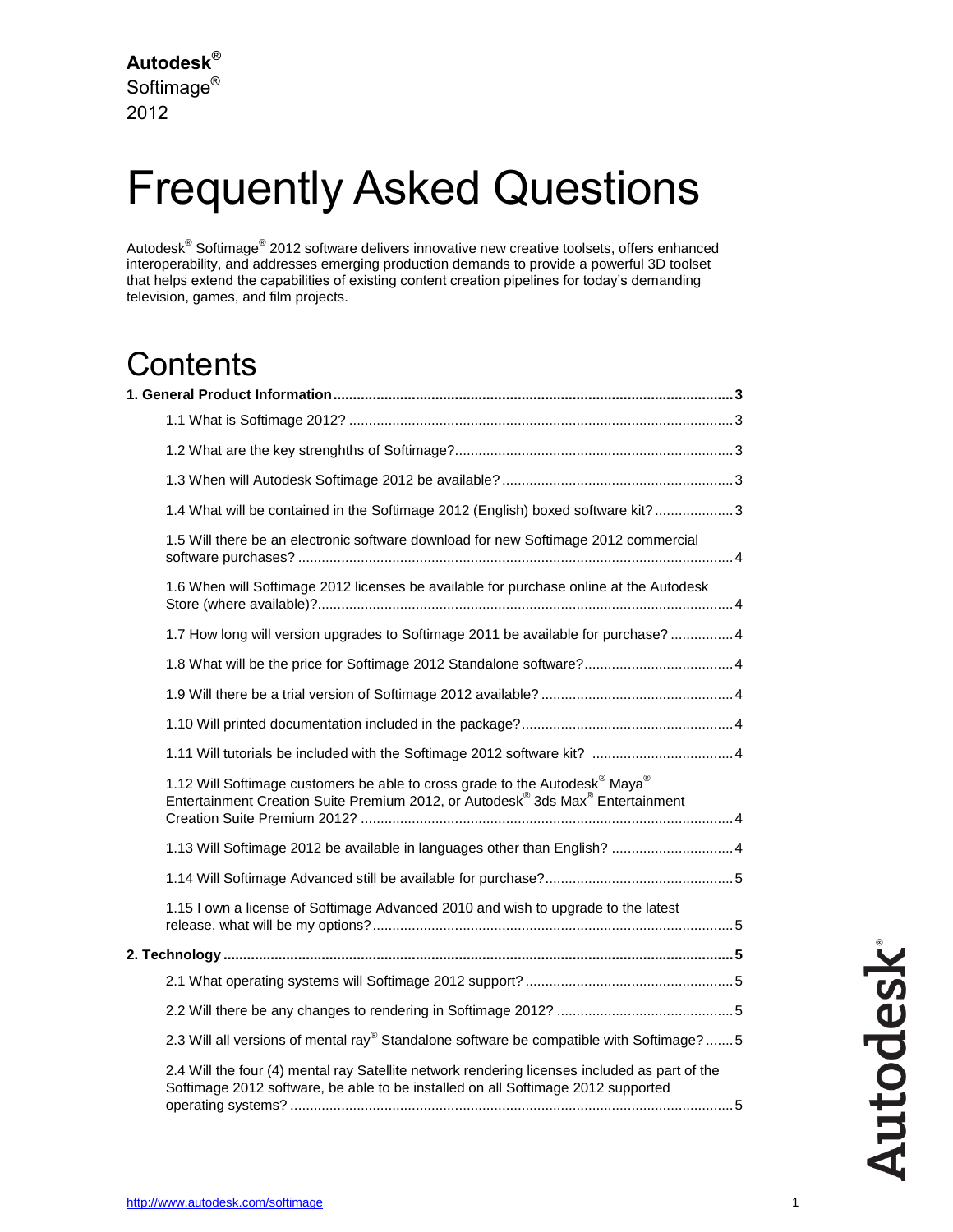|  | 3.4 Can I choose not to install either the Softimage® Composite, Autodesk® MatchMover <sup>™</sup> , |  |  |  |
|--|------------------------------------------------------------------------------------------------------|--|--|--|
|  |                                                                                                      |  |  |  |
|  | 3.6 Can I choose to install the Batch components on a different workstation? 6                       |  |  |  |
|  |                                                                                                      |  |  |  |
|  |                                                                                                      |  |  |  |
|  | 3.9 Will a Softimage 2012 Network license be able to float across any Softimage 2012                 |  |  |  |
|  |                                                                                                      |  |  |  |
|  |                                                                                                      |  |  |  |
|  | 4.2 Will Softimage 2012 support file data from previous versions of Softimage?7                      |  |  |  |
|  |                                                                                                      |  |  |  |
|  |                                                                                                      |  |  |  |
|  | 5.2 Will there be other documentation and training resources available for Softimage? 7              |  |  |  |
|  |                                                                                                      |  |  |  |
|  |                                                                                                      |  |  |  |
|  | 6.1 What is included as part of Autodesk Subscription with Gold Support?  8                          |  |  |  |
|  | 6.2 What will be the price for Softimage 2012 Subscription with Gold Support?  8                     |  |  |  |
|  | 6.3 If a customer upgrades to Softimage 2012 will the customer be considered "current"               |  |  |  |
|  | 6.4 How long after a customer's Subscription with Gold Support lapses does the customer<br>. 8       |  |  |  |
|  | 6.5 When will Softimage 2012 be available for electronic software download for                       |  |  |  |
|  | 6.6 As an Autodesk Subscription with Gold Support customer, how will I be notified of the            |  |  |  |
|  | 6.7 Will active Subscription with Gold Support customers automatically receive a physical            |  |  |  |
|  | 6.8 In which countries is software download the default method for delivering software               |  |  |  |
|  |                                                                                                      |  |  |  |
|  |                                                                                                      |  |  |  |
|  | 6.11 How will I access Softimage Subscription with Gold Support benefits?  10                        |  |  |  |
|  | 6.12 As a Subscription with Gold Support customer, will I have access to versions of                 |  |  |  |
|  |                                                                                                      |  |  |  |

**Autodesk®**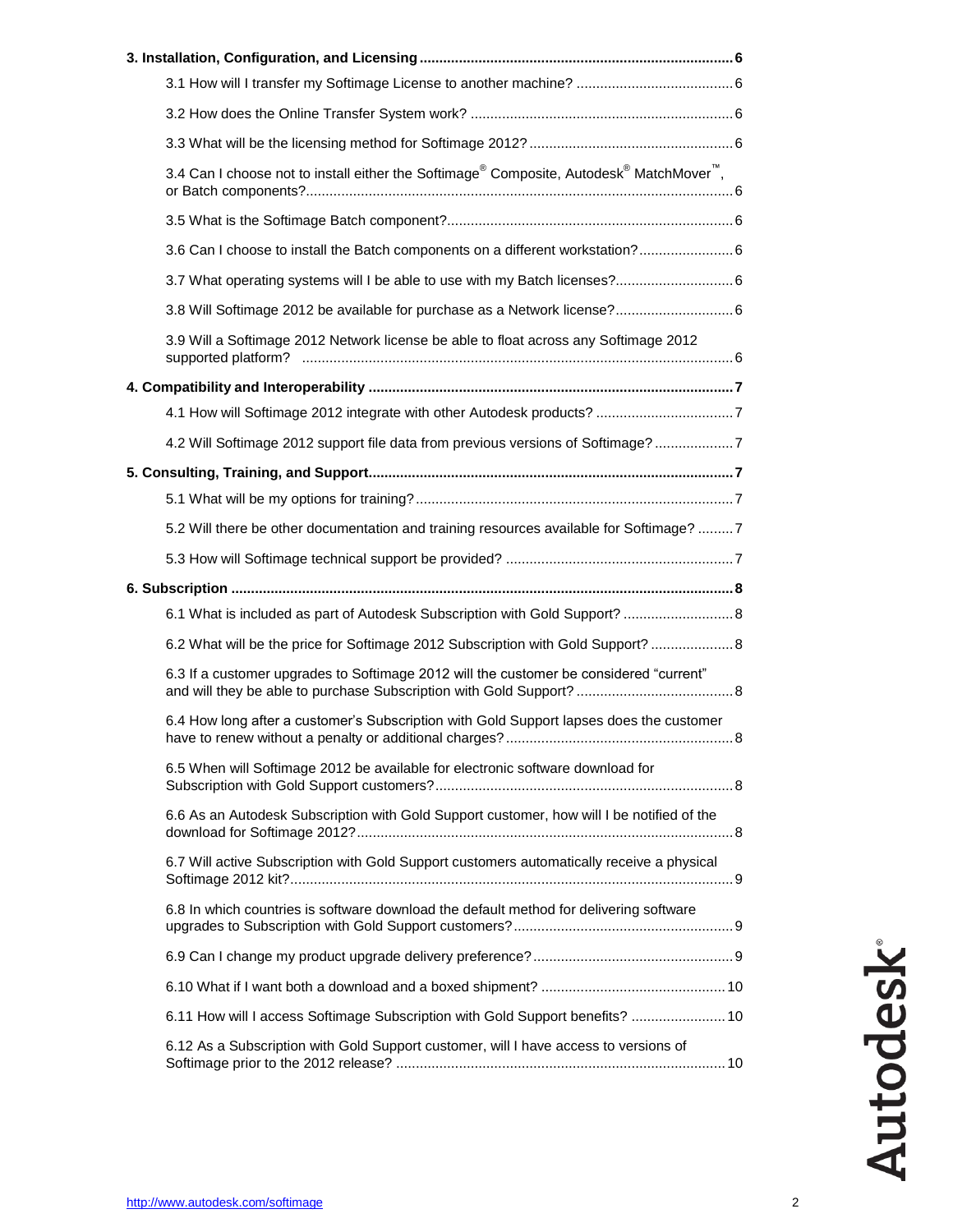# 1. General Product Information

#### **1.1 What is Softimage 2012?**

Autodesk® Softimage<sup>®</sup> 2012 software delivers innovative new creative toolsets, offers enhanced interoperability, and addresses emerging production demands to provide a powerful 3D toolset that helps extend the capabilities of existing content creation pipelines for today's demanding television, games, and film projects.

#### **1.2 What are the key strengths of Softimage?**

- **Node-Based Interactive Creative Environment (ICE) -** ICE is a powerful platform for creating and sharing custom tools, dynamic effects, advanced character rigs, and procedural models without the need to script a line of code. The flexible, intuitive, visual programming interface helps artists to work more efficiently and easily explore new creative ideas, while a high-performance parallel processing engine helps increase interactivity and boost productivity. Artists can modify or extend effects using a standard editing workflow with the ICE FX Builder. ICE effects can be exported to Autodesk® Maya<sup>®</sup> 2012 software or Autodesk<sup>®</sup> 3ds Max<sup>®</sup> 2012 software.
- **Softimage® Face Robot® Toolset -** Softimage includes the Face Robot toolset, a professional solution for more quickly and easily rigging and animating large numbers of 3D facial expressions. Face Robot enables games and visual effects studios to create life-like facial animation at faster speeds, and features automatic lip-syncing for the generation of facial animation from an audio file. Fully-solved Face Robot heads can be exported to Maya 2012 for greater flexibility when creating believable characters.
- **Autodesk Entertainment Creation Suites Integrated Workflows -** Available as part of the Autodesk® Entertainment Creation Suites Premium 2012 alongside either Maya or 3ds Max, together with Autodesk® MotionBuilder® 2012 software and Autodesk® Mudbox™ 2012 software, Softimage leverages integrated workflows to help extend your pipeline's capabilities. Export Softimage scene elements to Mudbox 2012 to intuitively add organic sculpted and painted details, and then update the scene in Softimage 2012 in one simple step. Import fully-rigged Face Robot meshes into Maya 2012. And use the power of the Softimage ICE particle system in your Maya 2012 or 3ds Max 2012 scene with just a few clicks. 3D geometry, animation, and map data can also be exchanged with Suites products and certain third-party applications via the Autodesk® FBX® 2012 and Autodesk® Crosswalk technologies.
- **Production-Proven Solution -** Increased competition and tighter deadlines, combined with higher audience expectations for quality, mean that many jobs require artists to produce more creative content in less time than ever before. Softimage helps maximize productivity through advanced creative tools, efficient scene management tools, nondestructive workflows, and support for collaborative workflows. Repetitive tasks can also be automated through the Python® scripting language. As a result, Softimage is one of the entertainment industry's leading 3D production tools. It has been used extensively by award-winning film, game development, and broadcast production facilities.

#### **1.3 When will Autodesk Softimage 2012 be available?**

Softimage 2012 (English) is expected to ship simultaneously on all supported platforms on or after April 8, 2011. Softimage 2012 downloads for Autodesk® Subscription customers are expected to be available on or after April 8, 2011.

#### **1.4 What will be contained in the Softimage 2012 (English) boxed software kit?**

The Softimage 2012 English boxed software kit will contain one (1) DVD with the following components:

- The Softimage software for all supported platforms (Windows® 32-bit and Windows / Linux® 64-bit operating systems)
- Softimage<sup>®</sup> Composite and Autodesk<sup>®</sup> MatchMover<sup>™</sup> functionality
- mental ray® Satellite renderer for Softimage
- Softimage Batch processing\*

*\*Softimage batch rendering is only available with Network license.*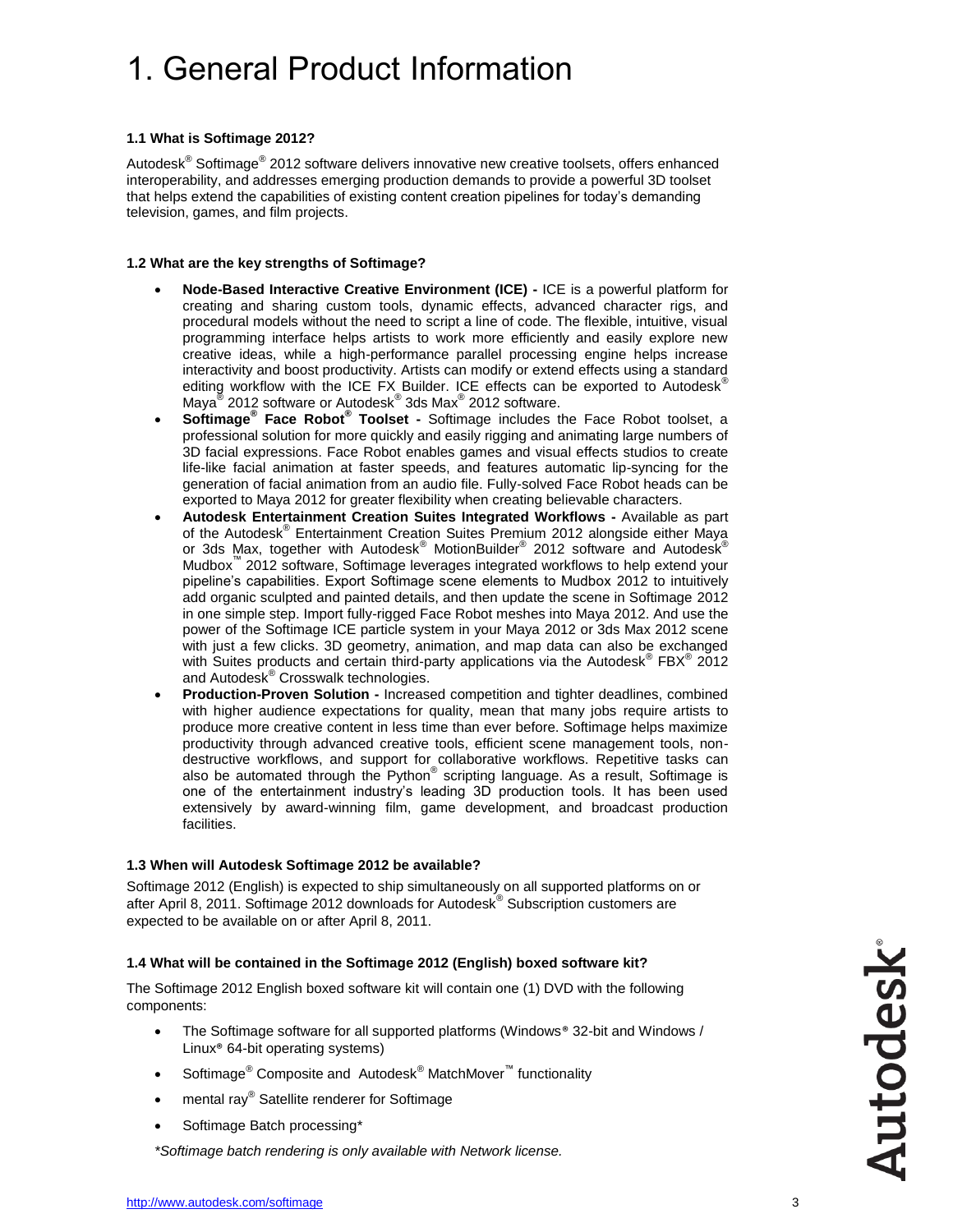#### **1.5 Will there be an electronic software download for new Softimage 2012 commercial software purchases?**

Yes. There will be an electronic software download of Softimage 2012 available for new sales online at the Autodesk Store (where available).

#### **1.6 When will Softimage 2012 licenses be available for purchase online at the Autodesk Store (where available)?**

Softimage 2012 licenses are expected to be available for purchase online at the Autodesk Store (where available) on or after April 8, 2011.

*Note: Software purchase and download on the Autodesk Store is for US and Canadian customers only and prices are listed at US\$ MSRP.*

#### **1.7 How long will version upgrades to Softimage 2011 be available for purchase?**

Version upgrades to Softimage 2011 will be available until April 30, 2011. After this date, upgrades to Softimage 2011 will no longer be available.

#### **1.8 What will be the price for Softimage 2012 Standalone software?**

The price is US \$2,995.00 MSRP\*.

*\* International pricing may vary.*

#### **1.9 Will there be a trial version of Softimage 2012 available?**

Yes, you may download the Softimage 2012 30-day trial\* software from [www.autodesk.com/softimage-trial.](http://www.autodesk.com/softimage-trial)

The 30-day trial is a fully functional version of the Softimage software that provides free access to Softimage for non-commercial use.

*Note: The Softimage 2012 30-day trial\* software is only available for the Windows 32 and 64-bit operating systems.*

*\*This product is subject to the terms and conditions of the end-user license and services agreement that accompanies this software.*

#### **1.10 Will printed documentation be included in the package?**

No. With Softimage 2012, web based documentation will be provided as the default delivery method.

#### **1.11 Will tutorials be included with the Softimage 2012 software kit?**

Yes, tutorials will be included in the Softimage 2012 commercial and upgrade kits.

#### **1.12 Will Softimage customers be able to cross grade to the Autodesk® Maya® Entertainment Creation Suite Premium 2012 or the Autodesk® 3ds Max® Entertainment Creation Suite Premium 2012?**

Yes. Softimage customers with licenses of any of the three versions prior to Softimage 2012 will be able to purchase a cross grade license to the Autodesk Maya Entertainment Creation Suite Premium 2012 or Autodesk 3ds Max Entertainment Creation Suite Premium 2012. Please consult your local reseller or Autodesk sales representative for details.

#### **1.13 Will Softimage 2012 be available in languages other than English?**

Yes. Softimage 2012 will be available in Japanese.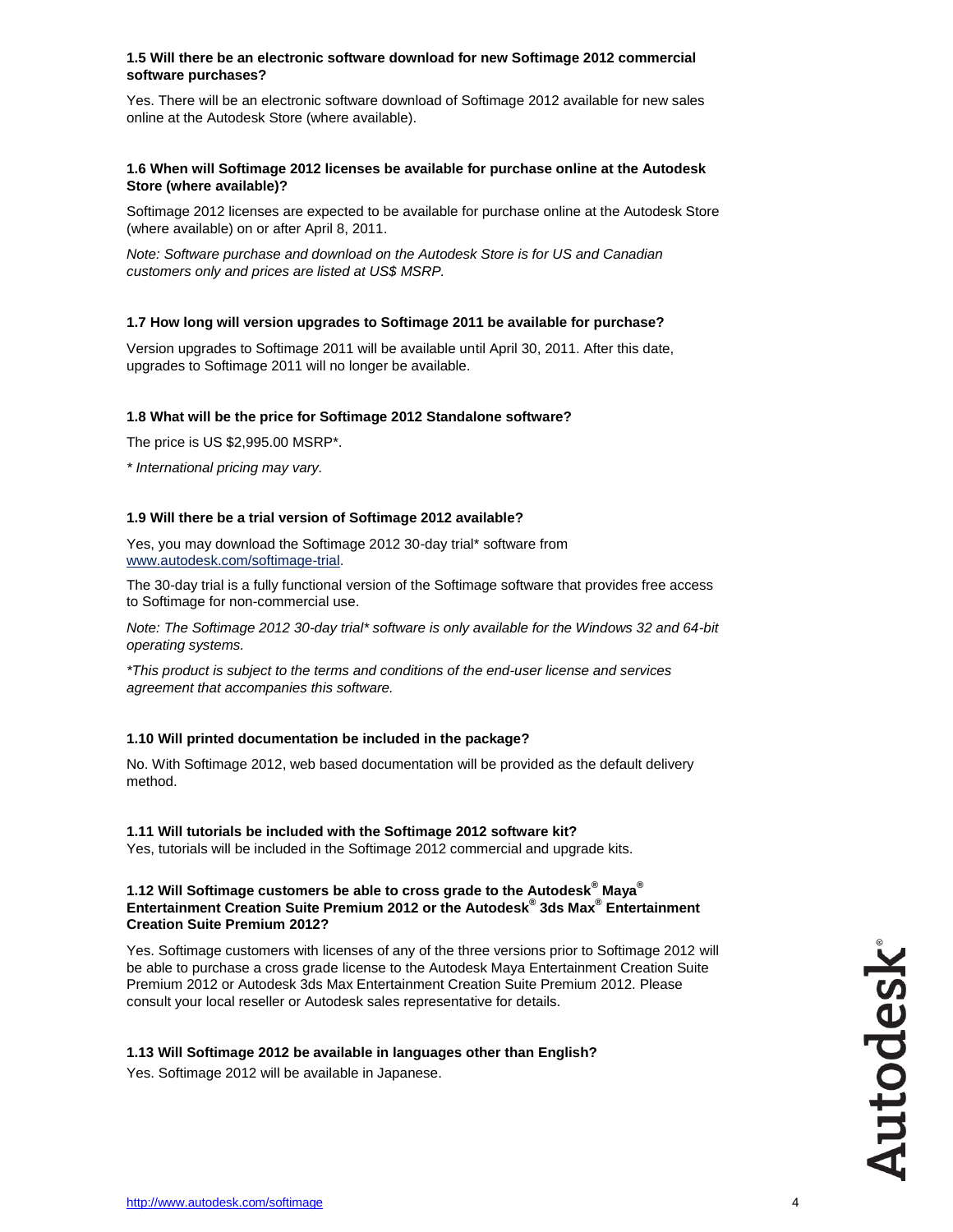#### **1.14 Will Softimage Advanced 2010 still be available for purchase?**

No, Autodesk<sup>®</sup> Softimage<sup>®</sup> Advanced 2010 software is no longer available for purchase. The features of Softimage Advanced 2010 are included as part of Softimage 2012.

*Note: Only Softimage 2012 Network license offers the five additional Batch processing nodes.* 

#### **1.15 I own a license of Softimage Advanced 2010 and wish to upgrade to the latest release, what will be my options?**

A cross grade path will be available for Softimage Advanced 2010 customers wishing to cross grade to Softimage 2012. Please contact your local Autodesk channel partner for more information.

### 2. Technology

#### **2.1 What operating systems will Softimage 2012 support?**

The **32-bit** version of Softimage 2012 software will be supported on the following operating systems:

- Microsoft® Windows® 7 Professional operating system
- Microsoft<sup>®</sup> Windows Vista<sup>®</sup> Business operating system (SP2)
- Microsoft® Windows® XP Professional operating system (SP3)

The **64-bit** version of Softimage 2012 software will be supported on any of the following operating systems:

- Microsoft Windows 7 Professional operating system (Recommended 64-bit OS for Windows)
- Microsoft Windows Vista Business x64 (SP2)
- Microsoft Windows XP x64 Edition (SP2)
- Fedora™ 14 operating system

*Autodesk is not responsible for errors or failures of Autodesk software arising from the installation of updates, extensions or new releases issued by third party hardware or software vendors for the certified software or hardware identified in this document (or for any other third party software or hardware that you may use in connection with Autodesk products).*

#### **2.2 Will there be any changes to rendering in Softimage 2012?**

Yes. Softimage 2012 will use the latest mental ray 3.9 renderer core library.

#### **2.3 Will all versions of mental ray Standalone software be compatible with Softimage?**

No. Only mental ray Standalone 2012 will be compatible with Softimage 2012. Please refer to the online [compatibility table](http://usa.autodesk.com/adsk/servlet/index?siteID=123112&id=6861804) or contact your local Autodesk representative for more information.

**2.4 Will the four (4) mental ray Satellite network rendering nodes that are included as part of the Softimage 2012 software be able to be installed on all Softimage 2012 supported operating systems?**

Yes. The four (4) mental ray Satellite network rendering nodes will be able to be installed on Windows 32 and 64-bit, and Linux 64-bit platforms.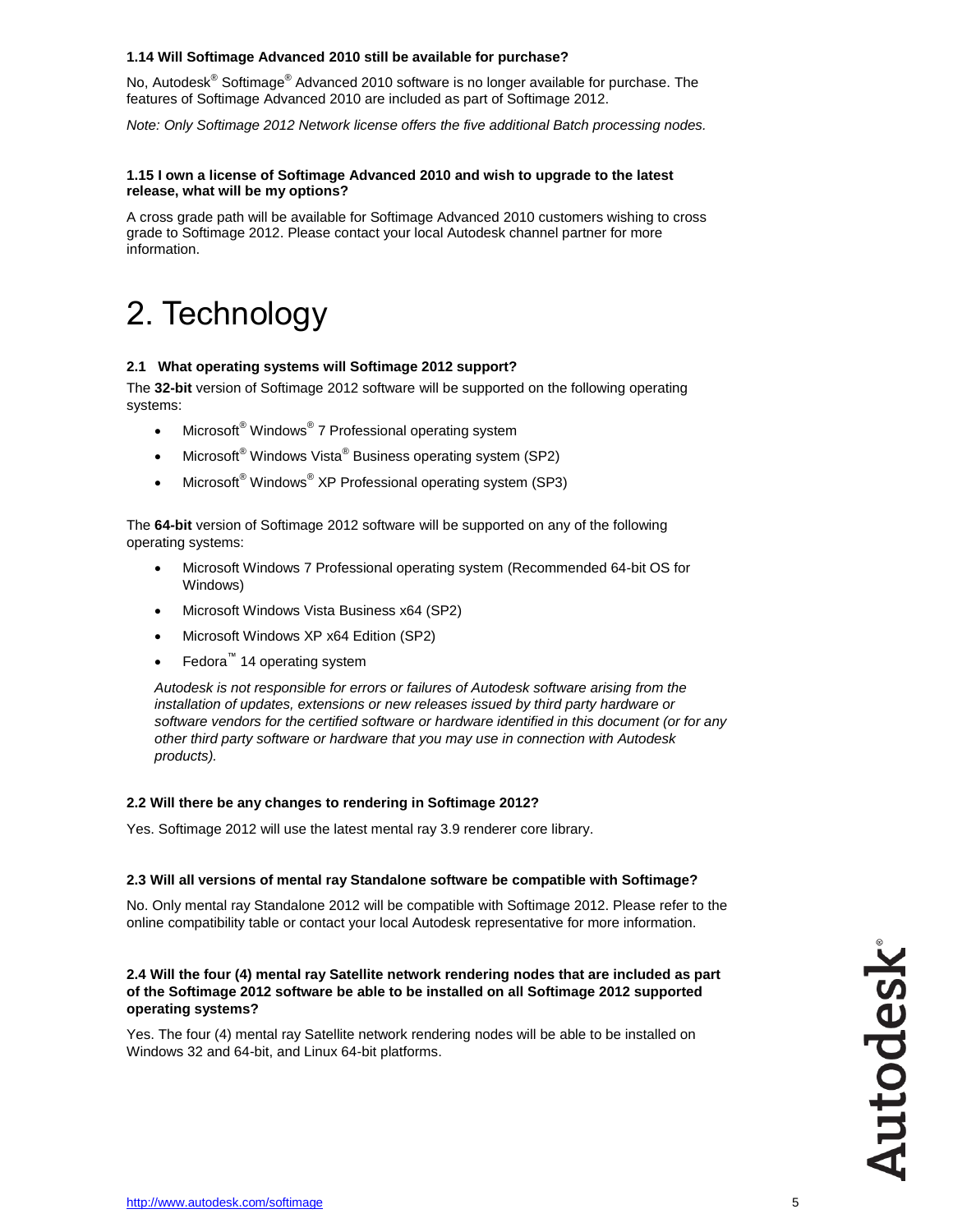# 3. Installation, Configuration, and Licensing

#### **3.1 How will I transfer my Softimage License to another machine?**

Online License Transfer provides a flexible and convenient web-based mechanism for customers with Standalone licenses to transfer their licenses to different machines without using a dongle. This basic functionality is available without additional charge and there is no limit on the number of transfers.

#### **3.2 How does the Online License Transfer system work?**

You log on to the Online License Transfer system using a web interface where you can then deactivate your software license on your current computer before re-activating it on a different one.

#### **3.3 What will be the licensing method for Softimage 2012?**

Softimage 2012 licenses will use the Autodesk License Manager (AdLM).

*Note: Only one license will be required and used for the Softimage 2012 components: the Softimage 3D animation software, Softimage Composite, Autodesk MatchMover and Softimage Batch.*

#### **3.4 Can I choose not to install either the Softimage Composite or MatchMover components?**

Yes. When installing Softimage 2012, customers will be able to select which Softimage components they wish to install. Uninstalled components will be able to be installed at a later date.

#### **3.5 What is the Softimage Batch component?**

Softimage Batch is the Softimage executable running in command line mode.

#### **3.6 Can I choose to install the Batch components on a different workstation?**

Yes. Customers will be able to install Softimage (and therefore Batch) on any supported Softimage configuration and operating system.

*Note: Softimage Batch will only be available with a Network license.*

#### **3.7 What operating systems will I be able to use with my Batch licenses?**

You will be able to use your Batch licenses on any supported Softimage configuration and operating system.

#### **3.8 Will Softimage 2012 be available for purchase as a Network license?**

Yes. Please note that while Network licenses can be used on any supported workstation configuration on the network (Windows, and Linux operating systems), the Softimage 2012, Softimage Composite and MatchMover components will share the same license and will not be able to be used concurrently on different workstations.

#### **3.9 Will a Softimage 2012 Network license be able to float across any Softimage 2012 supported platform?**

Yes. Softimage 2012 Network licenses will be able to float across Windows 32 and 64-bit, and Linux 64-bit platforms.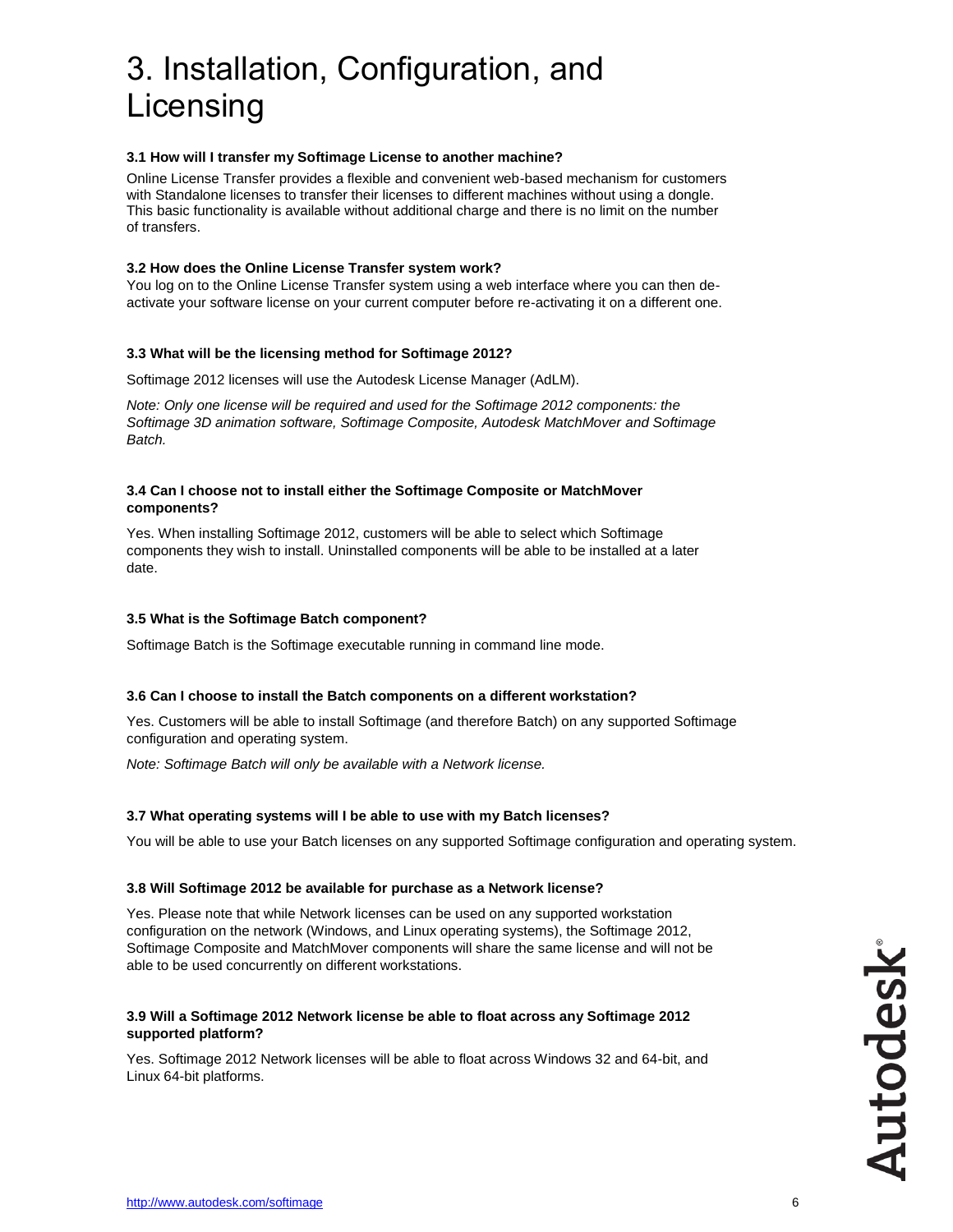# 4. Compatibility and Interoperability

#### **4.1 How will Softimage 2012 integrate with other Autodesk products?**

Softimage 2012 will be able to transfer content in and out of Autodesk $^{\circledast}$  Maya $^{\circledast}$  2012, Autodesk $^{\circledast}$ 3ds Max $^{\circledR}$  2012 and Autodesk Mudbox $^{\mathbb{m}}$  2012 software using a new single-step interoperability based on Autodesk® FBX® 2012 file interchange format and nCache. FBX data can also be used with Autodesk® MotionBuilder® 2012 software. In addition Softimage will support COLLADA and dotXSI standards via Autodesk<sup>®</sup> Crosswalk technology.

#### **4.2 Will Softimage 2012 support file data from previous versions of Softimage?**

Yes. Softimage 2012 will be able to access .scn and .emdl data from Softimage 5.11 through Softimage 2012.

# 5. Consulting, Training, and Support

#### **5.1 What will be my options for training?**

There will be a number of helpful Softimage training resources available for download from [http://www.autodesk.com/softimage-training.](http://www.autodesk.com/softimage-training)

#### **5.2 Will there be other documentation and training resources available for Softimage?**

Yes, the Softimage Wiki is a community resource for users of Softimage. It features support information, tutorials, documentation updates, scripting tips and tricks, and many useful articles for Softimage users of all levels: [http://softimage.wiki.softimage.com.](http://softimage.wiki.softimage.com/)

In addition, should you require further information on Softimage technical support, please consult the following resources:

Support blog: [http://xsisupport.wordpress.com](http://xsisupport.wordpress.com/) Support videos and faqs :<http://autodesk.com/softimage-support> YouTube channel:<http://www.youtube.com/user/SoftimageHowTos>

#### **5.3 How will Softimage technical support be provided?**

All new license purchases of Softimage 2012 software will receive 30 days complimentary Up & Ready Support from the date of registration, which will cover installation and licensing issues only.

Customers with Autodesk Subscription with Gold Support for Softimage will be entitled to additional technical product support based on the operating hours of Autodesk's various support centers.

*Note: Support in languages other than English may be provided where available but is not guaranteed.*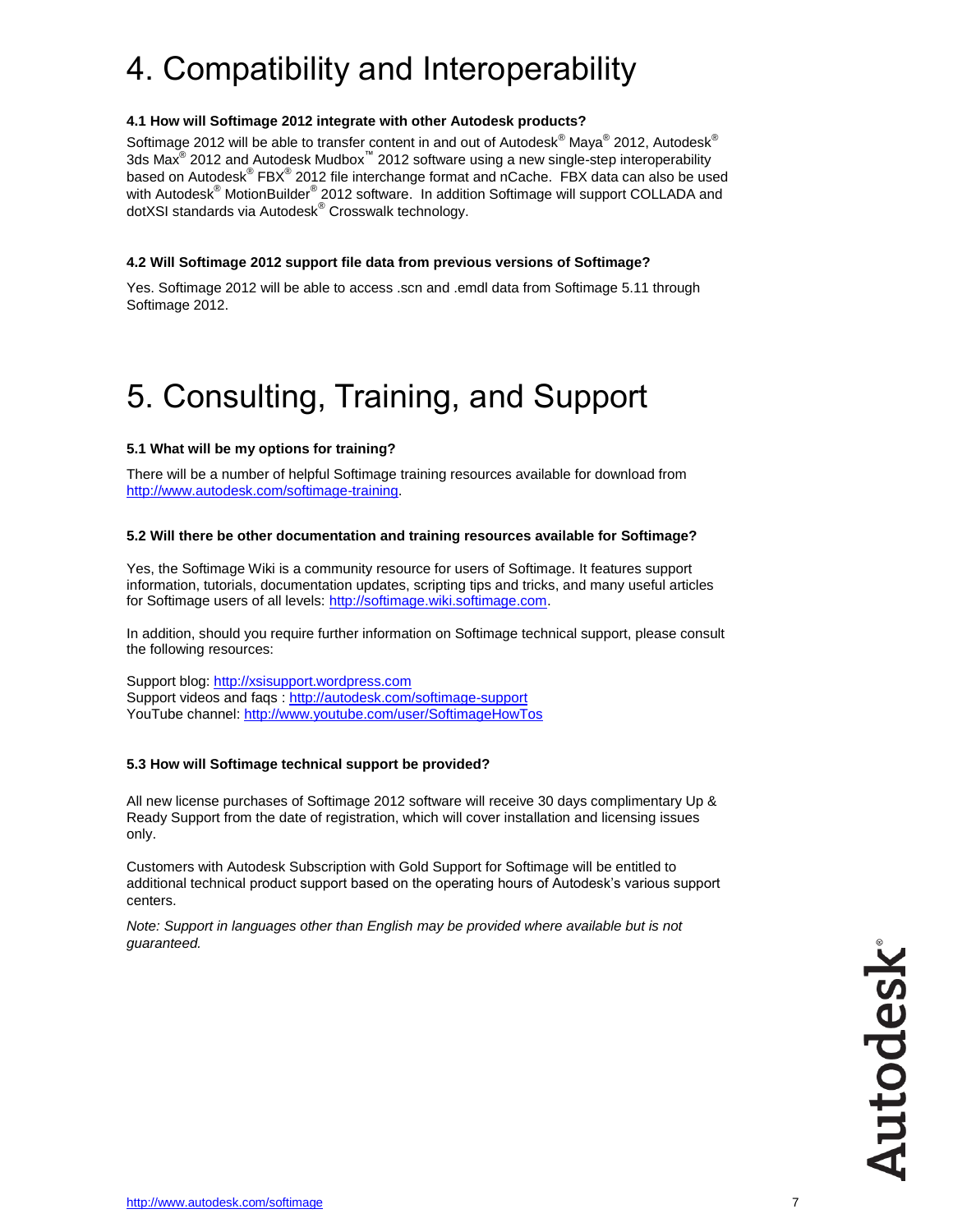# 6. Subscription

#### **6.1 What is included as part of Autodesk Subscription with Gold Support?**

Autodesk Subscription with Gold Support provides customers with access to the latest release made available during the term of their contract, this includes major releases and Autodesk<sup>®</sup> Subscription Advantage Packs (previously known as product extensions), telephone support, learning resources, and the entitlement to use certain previous versions of Softimage.

*Note: Customers will need to have all of their Softimage seats (whether Standalone or Network licenses) on Autodesk Subscription with Gold Support; otherwise, Autodesk Subscription with Gold Support will not be available for any seat.* 

#### **6.2 What will be the price for Autodesk Subscription with Gold Support for Softimage 2012?**

The price is US \$795 MSRP\*.

*\* International pricing may vary.*

#### **6.3 If a customer upgrades to Softimage 2012 will the customer be considered "current" and will they be able to purchase Subscription with Gold Support?**

Yes. Customers who purchase an upgrade license to Softimage 2012 will be considered "current" and will be able to purchase Autodesk Subscription with Gold Support. Autodesk standard policy requires Subscription with Gold Support to be purchased at the same time as the license is purchased. If the Subscription with Gold Support and license purchase do not occur together, the following rules apply:

 Subscription with Gold Support can be late attached for up to one (1) year after the date of purchase for the current products only. Subscription with Gold Support will be back dated to the license purchase date. There is a late fee for late attaching Subscription with Gold Support to current product more than 30-days after purchase.

#### **6.4 How long after a customer's Subscription with Gold Support lapses does the customer have to renew without a penalty or additional charges?**

Customers can renew their Autodesk Subscription with Gold Support contract up to thirty (30) days past the contract expiration date without penalty or additional charges.

*Note: Contracts that are expired between 31 to 364 days are eligible for late renewal processing subject to the following criteria.*

 *Customer must pay the Autodesk Subscription with Gold Support Renewal fee and Late Renewal Processing fee for every seat of Softimage licensed by the customer.*

*Note: Contracts that have expired 365+ days are not eligible for renewal.* 

#### **6.5 When will Softimage 2012 be available for electronic software download for Subscription with Gold Support customers?**

Softimage 2012 software is expected to be available to Autodesk Subscription with Gold Support customers for electronic download from the online Subscription Center on or after April 8, 2011.

#### **6.6 As an Autodesk Subscription with Gold Support customer, how will I be notified of the download for Softimage 2012?**

Autodesk will send an email containing a link to a software download page to all Subscription contract managers and software coordinators with active Autodesk Subscription with Gold Support contracts on the date the product ships. Customers will need to use their Subscription Center login credentials to access this page and download their product entitlements.

*Note: The Softimage 2012 documentation will be available for download on or after April 8, 2011.*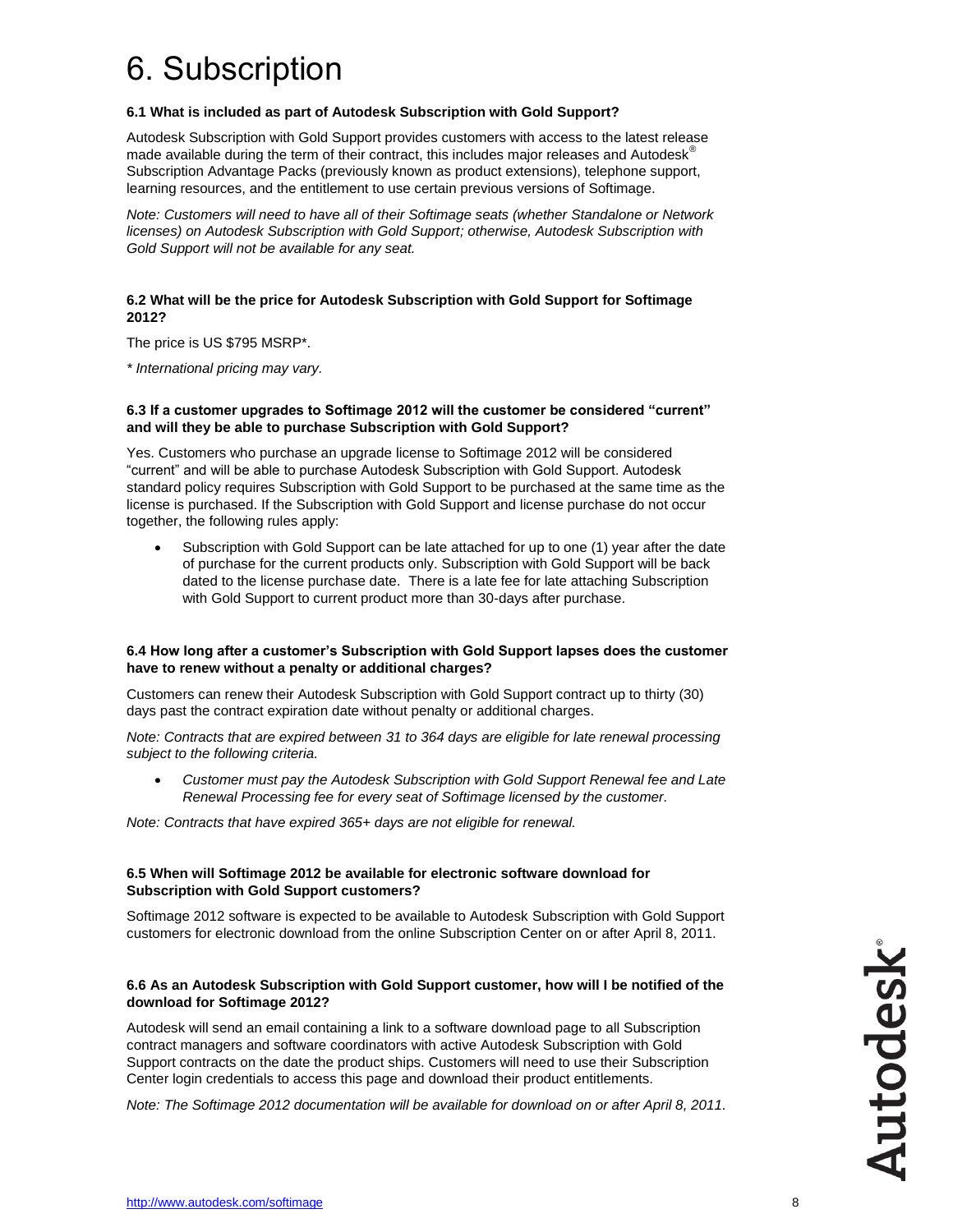#### **6.7 Will active Subscription with Gold Support customers automatically receive a physical Softimage 2012 kit?**

Software download will be the default method of delivering software upgrades to the majority of Autodesk Subscription with Gold Support customers. Autodesk Subscription with Gold Support customers in countries where software download is set as the default upgrade delivery method will be notified that the software upgrade is available to download. They will not automatically receive a software kit. If they prefer to have a CD/DVD, they can submit a request in the Subscription Center and Autodesk will ship them a software kit at no additional cost.

*Note: Softimage 2012 software kits are expected to be shipped on or after April 8, 2011.*

#### **6.8 In which countries is software download the default method for delivering software upgrades to Subscription with Gold Support customers?**

Software download will be the default method of delivering software upgrades to Autodesk Subscription with Gold Support customers in the 37 countries listed below. Autodesk Subscription with Gold Support customers in these countries will not automatically receive a boxed shipment.

| <b>Americas</b>      | <b>Europe, Middle East, and Africa</b> | <b>Asia Pacific</b> |
|----------------------|----------------------------------------|---------------------|
| Argentina            | Austria                                | Australia           |
| <b>Bahamas</b>       | France                                 | Hong Kong           |
| <b>Bolivia</b>       | Germany                                | Korea, Republic of  |
| <b>Brazil</b>        | Ireland                                | Macau               |
| Canada               | Italy                                  | Malaysia            |
| Chile                | Liechtenstein                          | New Zealand         |
| Colombia             | Portugal                               | Singapore           |
| Costa Rica           | Spain                                  | Taiwan              |
| Dominican Republic   | Switzerland                            |                     |
| Ecuador              | United Kingdom                         |                     |
| Guatemala            |                                        |                     |
| Jamaica              |                                        |                     |
| Mexico               |                                        |                     |
| Paraguay             |                                        |                     |
| Peru                 |                                        |                     |
| Puerto Rico          |                                        |                     |
| <b>United States</b> |                                        |                     |
| Uruguay              |                                        |                     |
| Venezuela            |                                        |                     |

#### **6.9 Can I change my product upgrade delivery preference?**

Yes. If you are a Subscription Software Coordinator in a participating country and you prefer to receive a boxed shipment, you can change the delivery preference in your Subscription Center profile from "download" to "box".

Likewise, if you are a Subscription Software Coordinator in one of the non-participating countries (excluding China, India, Japan and Russia) and you prefer to download your software upgrade, you can change the delivery preference in your Subscription Center profile from "box" to "download".

You can change your delivery preference at any time; however, the changes you make will not be applied to upgrade orders that have already been fulfilled or upgrade orders that are scheduled to be processed within the next seven business days.

If you want to change your delivery preference, you should do so immediately to ensure all future software releases to which you are entitled will be delivered according to your preference.

Subscription with Gold Support customers who change their preference after their upgrade order has already been fulfilled, can request a box at any time by submitting a Boxed Shipment Request form in Subscription Center.